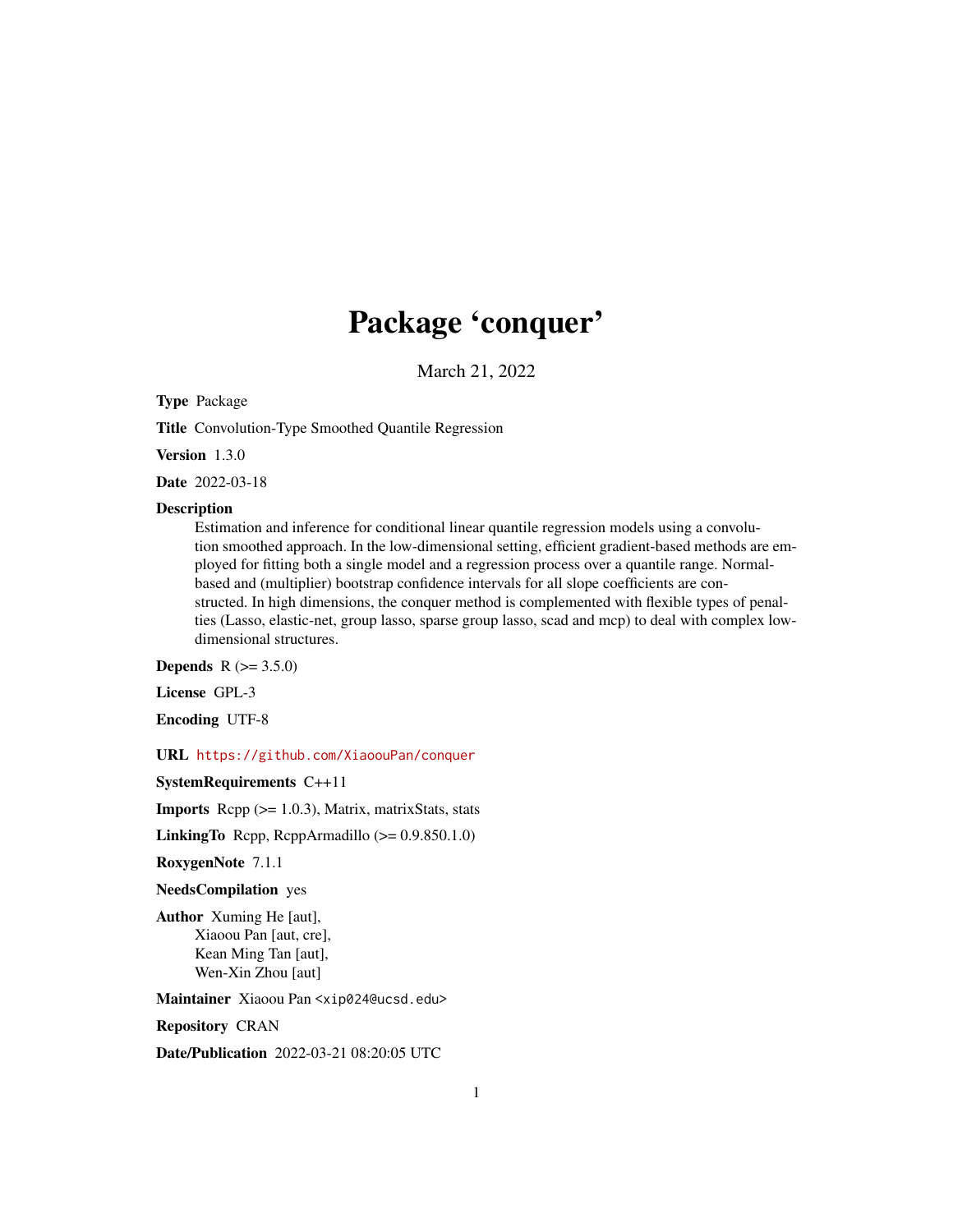#### <span id="page-1-0"></span>R topics documented:

| Index | 14 |
|-------|----|
|       |    |
|       |    |
|       |    |
|       |    |
|       |    |

conquer-package *Conquer: Convolution-Type Smoothed Quantile Regression*

#### Description

Estimation and inference for conditional linear quantile regression models using a convolution smoothed approach. In the low-dimensional setting, efficient gradient-based methods are employed for fitting both a single model and a regression process over a quantile range. Normal-based and (multiplier) bootstrap confidence intervals for all slope coefficients are constructed. In high dimensions, the conquer methods complemented with  $\ell_1$ -penalization and iteratively reweighted  $\ell_1$ penalization are used to fit sparse models. Commonly used penalities, such as the elastic-net, group lasso and sparse group lasso, are also incorporated to deal with more complex low-dimensional structures.

#### Author(s)

Xuming He <xmhe@umich.edu>, Xiaoou Pan <xip024@ucsd.edu>, Kean Ming Tan <keanming@umich.edu>, and Wen-Xin Zhou <wez243@ucsd.edu>

#### References

Barzilai, J. and Borwein, J. M. (1988). Two-point step size gradient methods. IMA J. Numer. Anal., 8, 141–148.

Belloni, A. and Chernozhukov, V. (2011).  $\ell_1$  penalized quantile regression in high-dimensional sparse models. Ann. Statist., 39, 82-130.

Fan, J., Liu, H., Sun, Q. and Zhang, T. (2018). I-LAMM for sparse learning: Simultaneous control of algorithmic complexity and statistical error. Ann. Statist., 46, 814-841.

Fernandes, M., Guerre, E. and Horta, E. (2021). Smoothing quantile regressions. J. Bus. Econ. Statist., 39, 338-357.

He, X., Pan, X., Tan, K. M., and Zhou, W.-X. (2022+). Smoothed quantile regression for large-scale inference. J. Econometrics, in press.

Koenker, R. (2005). Quantile Regression. Cambridge University Press, Cambridge.

Koenker, R. and Bassett, G. (1978). Regression quantiles. Econometrica, 46, 33-50.

Tan, K. M., Wang, L. and Zhou, W.-X. (2022). High-dimensional quantile regression: convolution smoothing and concave regularization. J. Roy. Statist. Soc. Ser. B, 84(1), 205-233.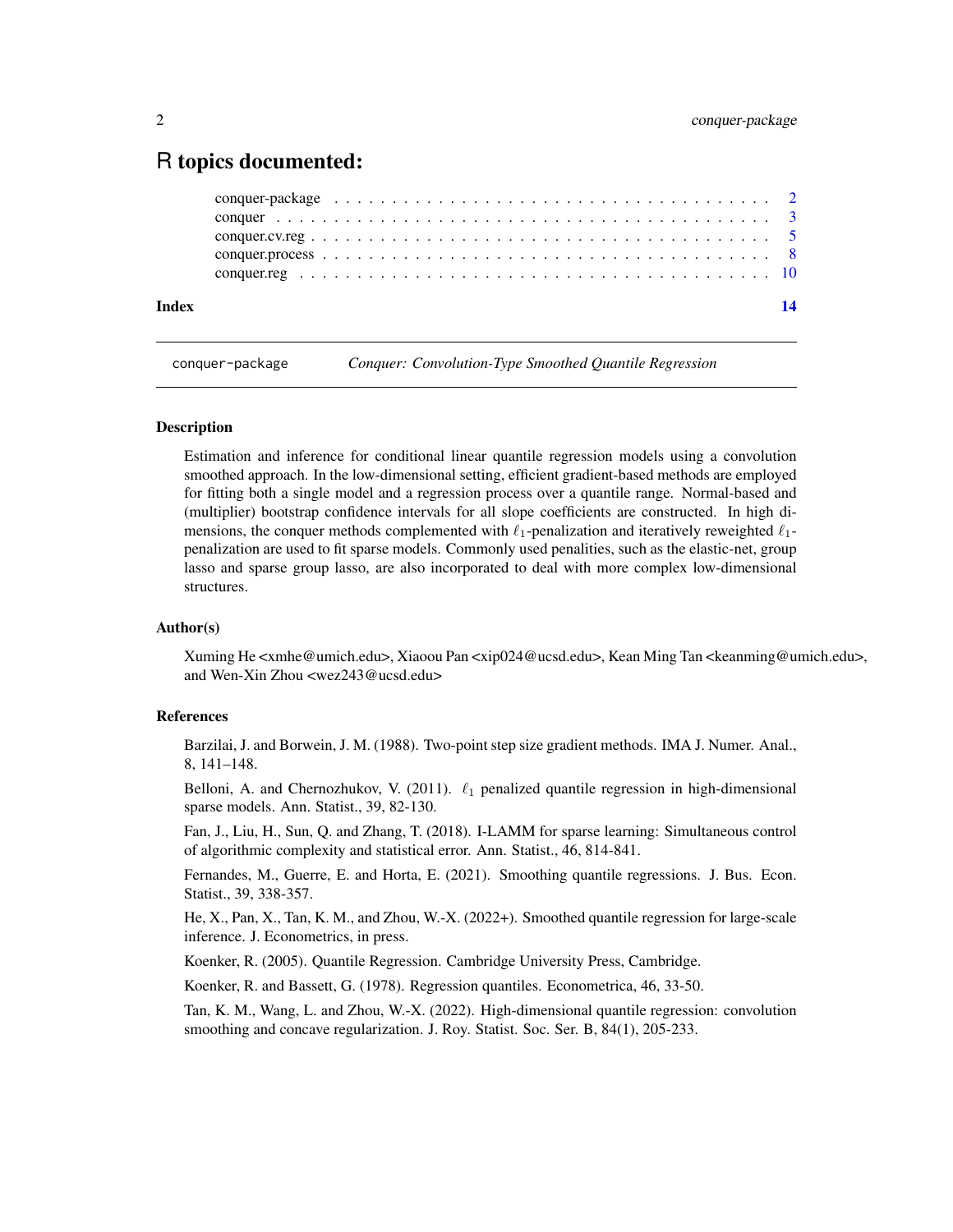#### Description

Estimation and inference for conditional linear quantile regression models using a convolution smoothed approach. Efficient gradient-based methods are employed for fitting both a single model and a regression process over a quantile range. Normal-based and (multiplier) bootstrap confidence intervals for all slope coefficients are constructed.

#### Usage

```
conquer(
 X,
 Y,
  tau = 0.5,
 kernel = c("Gaussian", "logistic", "uniform", "parabolic", "triangular"),
 h = 0,
 checkSing = FALSE,
  tol = 1e-04,iteMax = 5000,
 ci = c("none", "bootstrap", "asymptotic", "both"),
 alpha = 0.05,
 B = 1000)
```
#### Arguments

| X         | An <i>n</i> by <i>p</i> design matrix. Each row is a vector of observations with <i>p</i> covariates.<br>Number of observations $n$ must be greater than number of covariates $p$ .            |
|-----------|------------------------------------------------------------------------------------------------------------------------------------------------------------------------------------------------|
| Υ         | An $n$ -dimensional response vector.                                                                                                                                                           |
| tau       | ( <b>optional</b> ) The desired quantile level. Default is 0.5. Value must be between 0<br>and $1$ .                                                                                           |
| kernel    | (optional) A character string specifying the choice of kernel function. Default<br>is "Gaussian". Choices are "Gaussian", "logistic", "uniform", "parabolic" and<br>"triangular".              |
| h         | (optional) Bandwidth/smoothing parameter. Default is $\max\{((log(n)+p)/n)^{0.4}, 0.05\}.$<br>The default will be used if the input value is less than or equal to 0.05.                       |
| checkSing | (optional) A logical flag. Default is FALSE. If check Sing = TRUE, then it will<br>check if the design matrix is singular before running conquer.                                              |
| tol       | (optional) Tolerance level of the gradient descent algorithm. The iteration will<br>stop when the maximum magnitude of all the elements of the gradient is less<br>than tol. Default is 1e-04. |
| iteMax    | (optional) Maximum number of iterations. Default is 5000.                                                                                                                                      |

<span id="page-2-1"></span><span id="page-2-0"></span>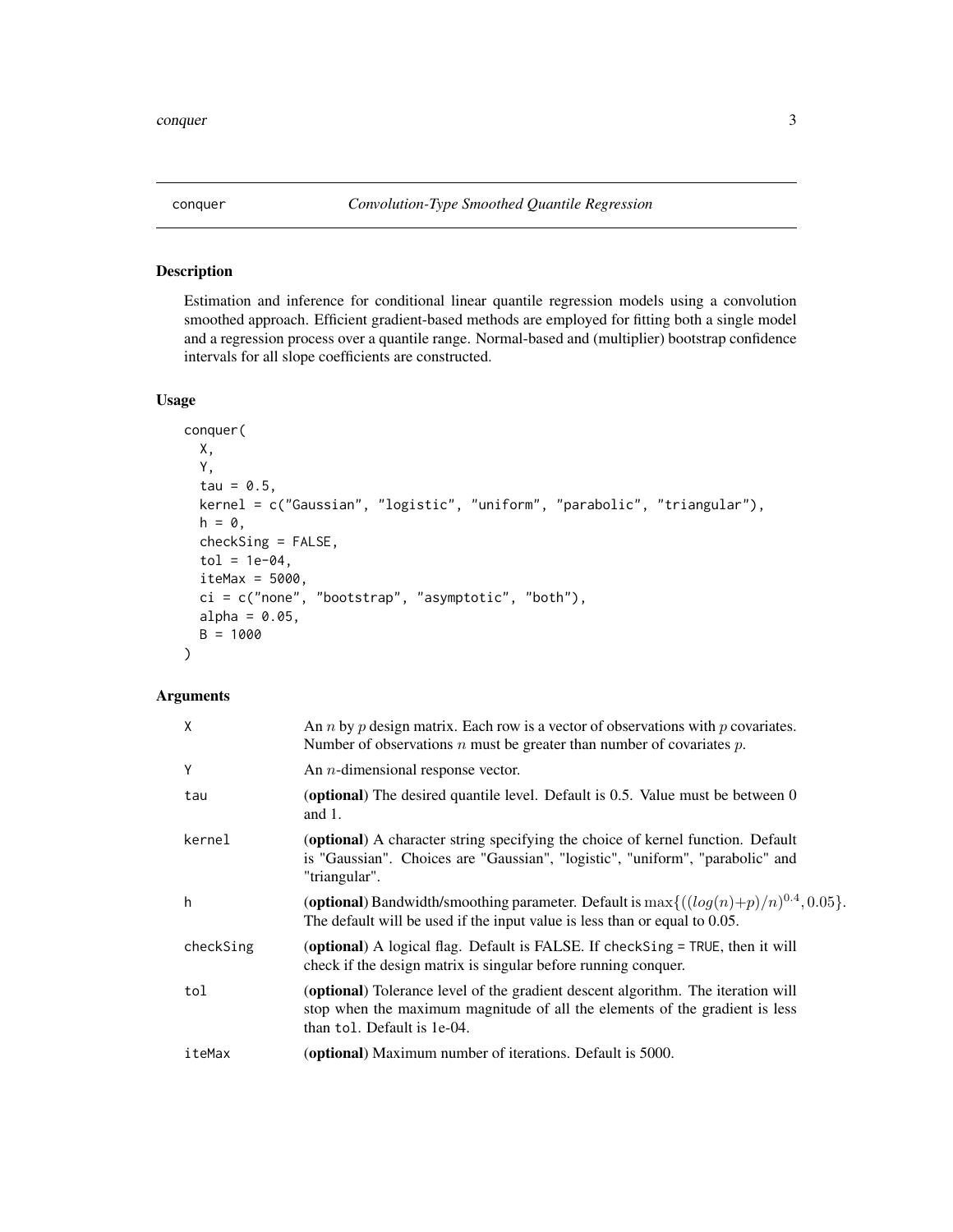<span id="page-3-0"></span>

| ci    | (optional) A character string specifying methods to construct confidence inter-<br>vals. Choices are "none" (default), "bootstrap", "asymptotic" and "both". If ci =<br>"none", then confidence intervals will not be constructed. If ci = "bootstrap",<br>then three types of confidence intervals (percentile, pivotal and normal) will be |
|-------|----------------------------------------------------------------------------------------------------------------------------------------------------------------------------------------------------------------------------------------------------------------------------------------------------------------------------------------------|
|       | constructed via multiplier bootstrap. If $ci = "asymptotic",$ then confidence in-<br>tervals will be constructed based on estimated asymptotic covariance matrix.<br>If $ci$ = "both", then confidence intervals from both bootstrap and asymptotic<br>covariance will be returned.                                                          |
| alpha | (optional) Miscoverage level for each confidence interval. Default is 0.05.                                                                                                                                                                                                                                                                  |
| B     | ( <b>optional</b> ) The size of bootstrap samples. Default is 1000.                                                                                                                                                                                                                                                                          |

#### Value

An object containing the following items will be returned:

coeff A  $(p + 1)$ -vector of estimated quantile regression coefficients, including the intercept.

ite Number of iterations until convergence.

residual An  $n$ -vector of fitted residuals.

bandwidth Bandwidth value.

tau Quantile level.

kernel Kernel function.

n Sample size.

p Number of covariates.

- perCI The percentile confidence intervals for regression coefficients. Only available if ci = "bootstrap" or  $ci$  = "both".
- pivCI The pivotal confidence intervals for regression coefficients. Only available if ci = "bootstrap" or  $ci$  = "both".

normCI The normal-based confidence intervals for regression coefficients. Only available if ci = "bootstrap" or ci = "both".

asyCI The asymptotic confidence intervals for regression coefficients. Only available if ci = "asymptotic" or ci = "both".

#### References

Barzilai, J. and Borwein, J. M. (1988). Two-point step size gradient methods. IMA J. Numer. Anal., 8, 141–148.

Fernandes, M., Guerre, E. and Horta, E. (2021). Smoothing quantile regressions. J. Bus. Econ. Statist., 39, 338-357.

He, X., Pan, X., Tan, K. M., and Zhou, W.-X. (2022+). Smoothed quantile regression for large-scale inference. J. Econometrics, in press.

Koenker, R. and Bassett, G. (1978). Regression quantiles. Econometrica, 46, 33-50.

#### See Also

See [conquer.process](#page-7-1) for smoothed quantile regression process.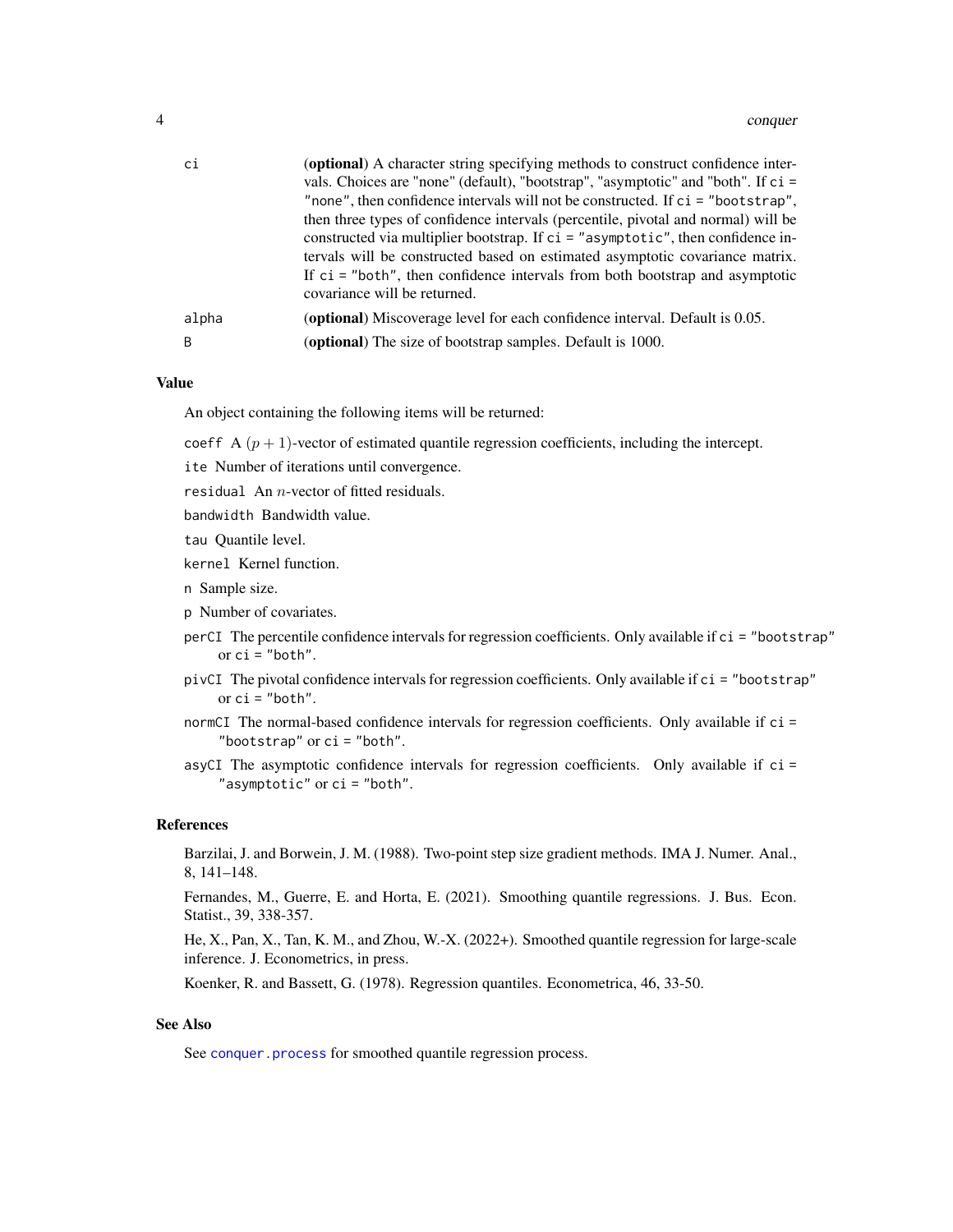#### <span id="page-4-0"></span>conquer.cv.reg 5

#### Examples

```
n = 500; p = 10beta = rep(1, p)X = matrix(rnorm(n * p), n, p)Y = X %*% beta + rt(n, 2)## Smoothed quantile regression with Gaussian kernel
fit.Gauss = conquer(X, Y, tau = 0.5, kernel = "Gaussian")beta.hat.Gauss = fit.Gauss$coeff
## Smoothe quantile regression with uniform kernel
fit.unif = conquer(X, Y, tau = 0.5, kernel = "uniform")
beta.hat.unif = fit.unif$coeff
## Construct three types of confidence intervals via multiplier bootstrap
fit = conquer(X, Y, tau = 0.5, kernel = "Gaussian", ci = "bootstrap")
ci.per = fit$perCI
ci.piv = fit$pivCI
ci.norm = fit$normCI
```
<span id="page-4-1"></span>conquer.cv.reg *Cross-Validated Penalized Convolution-Type Smoothed Quantile Regression*

#### Description

Fit sparse quantile regression models via regularized conquer methods with "lasso", "elastic-net", "group lasso", "sparse group lasso", "scad" and "mcp" penalties. The regularization parameter  $\lambda$  is selected via cross-validation.

#### Usage

```
conquer.cv.reg(
 X,
 Y,
 lambdaSeq = NULL,
  tau = 0.5,
  kernel = c("Gaussian", "logistic", "uniform", "parabolic", "triangular"),
  h = 0,
 penalty = c("lasso", "elastic", "group", "sparse-group", "scad", "mcp"),
 para.elastic = 0.5,
  group = NULL,para.scad = 3.7,
 para.mcp = 3,
 kfolds = 5,
  numLambda = 50,
  epsilon = 0.001,
  itemax = 500,
```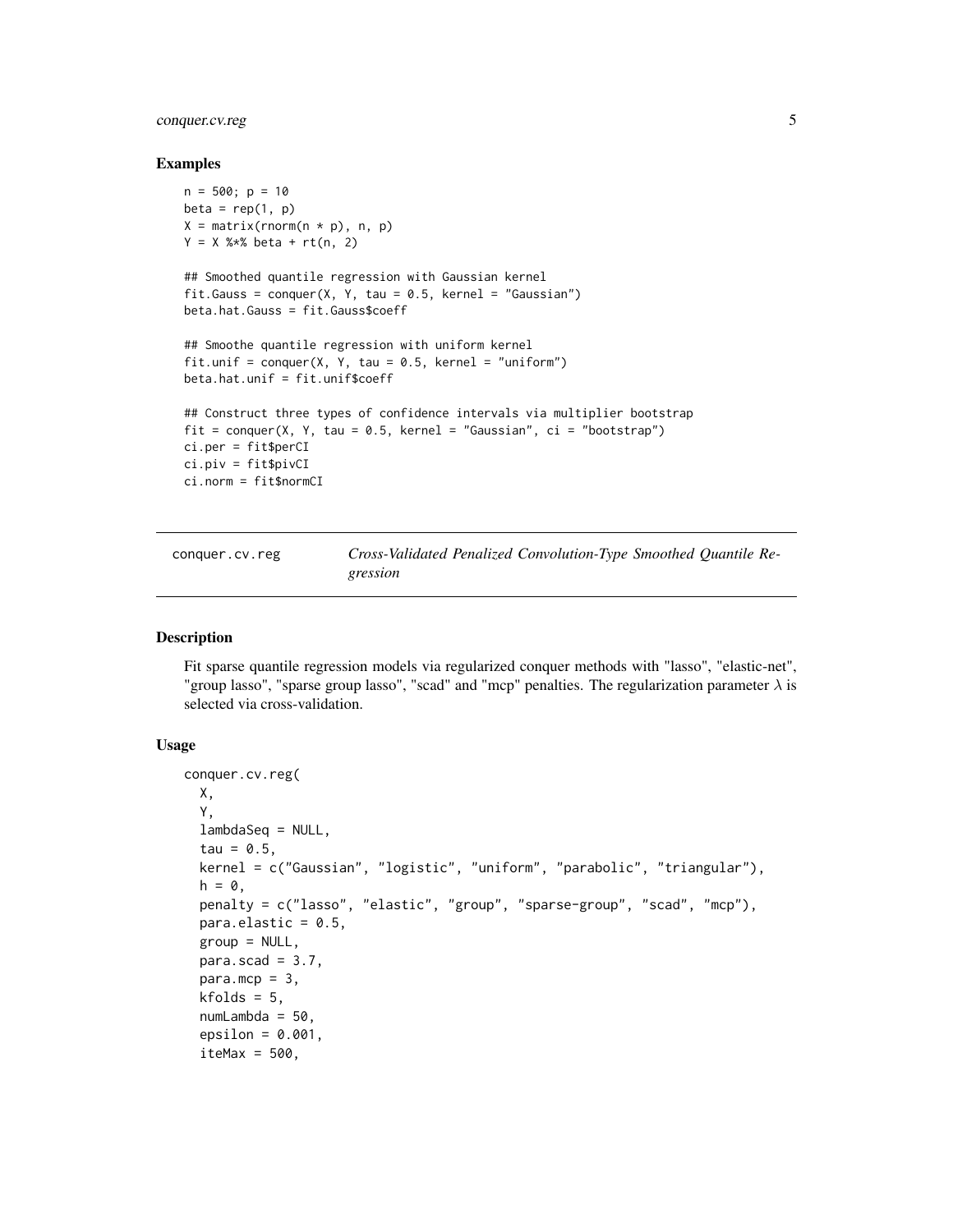```
phi0 = 0.01,
   gamma = 1.2,
  iteTight = 3\overline{)}
```
### Arguments

| Χ            | An <i>n</i> by <i>p</i> design matrix. Each row is a vector of observations with <i>p</i> covariates.                                                                                                                                                                                                                                                                                                                              |
|--------------|------------------------------------------------------------------------------------------------------------------------------------------------------------------------------------------------------------------------------------------------------------------------------------------------------------------------------------------------------------------------------------------------------------------------------------|
| Y            | An $n$ -dimensional response vector.                                                                                                                                                                                                                                                                                                                                                                                               |
| lambdaSeq    | (optional) A sequence of candidate regularization parameters. If unspecified,<br>the sequence will be generated by a simulated pivotal quantity approach pro-<br>posed in Belloni and Chernozhukov (2011).                                                                                                                                                                                                                         |
| tau          | (optional) Quantile level (between 0 and 1). Default is 0.5.                                                                                                                                                                                                                                                                                                                                                                       |
| kernel       | (optional) A character string specifying the choice of kernel function. Default<br>is "Gaussian". Choices are "Gaussian", "logistic", "uniform", "parabolic" and<br>"triangular".                                                                                                                                                                                                                                                  |
| h            | (optional) The bandwidth parameter for kernel smoothing. Default is $\max\{0.5*$<br>$(log(p)/n)^{0.25}$ , 0.05}. The default will be used if the input value is less than or<br>equal to 0.05.                                                                                                                                                                                                                                     |
| penalty      | (optional) A character string specifying the penalty. Default is "lasso" (Tib-<br>shirani, 1996). The other options are "elastic" for elastic-net (Zou and Hastie,<br>2005), "group" for group lasso (Yuan and Lin, 2006), "sparse-group" for sparse<br>group lasso (Simon et al., 2013), "scad" (Fan and Li, 2001) and "mcp" (Zhang,<br>2010).                                                                                    |
| para.elastic | (optional) The mixing parameter between 0 and 1 (usually noted as $\alpha$ ) for elastic<br>net. The penalty is defined as $\alpha   \beta  _1 + (1 - \alpha)   \beta  _2^2$ . Default is 0.5. Setting<br>para.elastic = 1 gives the lasso penalty, and setting para.elastic = 0 yields<br>the ridge penalty. Only specify it when penalty = "elastic".                                                                            |
| group        | (optional) A $p$ -dimensional vector specifying group indices. Only specify it if<br>penalty = "group" or penalty = "sparse-group". For example, if $p = 10$ ,<br>and we assume the first 3 coefficients belong to the first group, and the last 7<br>coefficients belong to the second group, then the argument should be group =<br>$c$ (rep(1,3), rep(2,7)). If not specified, then the penalty will be the classical<br>lasso. |
| para.scad    | (optional) The constant parameter for "scad". Default value is 3.7. Only specify<br>it if penalty = $"$ scad".                                                                                                                                                                                                                                                                                                                     |
| para.mcp     | (optional) The constant parameter for "mcp". Default value is 3. Only specify<br>it if penalty = $"mcp"$ .                                                                                                                                                                                                                                                                                                                         |
| kfolds       | (optional) Number of folds for cross-validation. Default is 5.                                                                                                                                                                                                                                                                                                                                                                     |
| numLambda    | (optional) Number of $\lambda$ values for cross-validation if $\lambda$ ambda Seq is unspeficied.<br>Default is 50.                                                                                                                                                                                                                                                                                                                |
| epsilon      | (optional) A tolerance level for the stopping rule. The iteration will stop when<br>the maximum magnitude of the change of coefficient updates is less than epsilon.<br>Default is 0.001.                                                                                                                                                                                                                                          |
| iteMax       | (optional) Maximum number of iterations. Default is 500.                                                                                                                                                                                                                                                                                                                                                                           |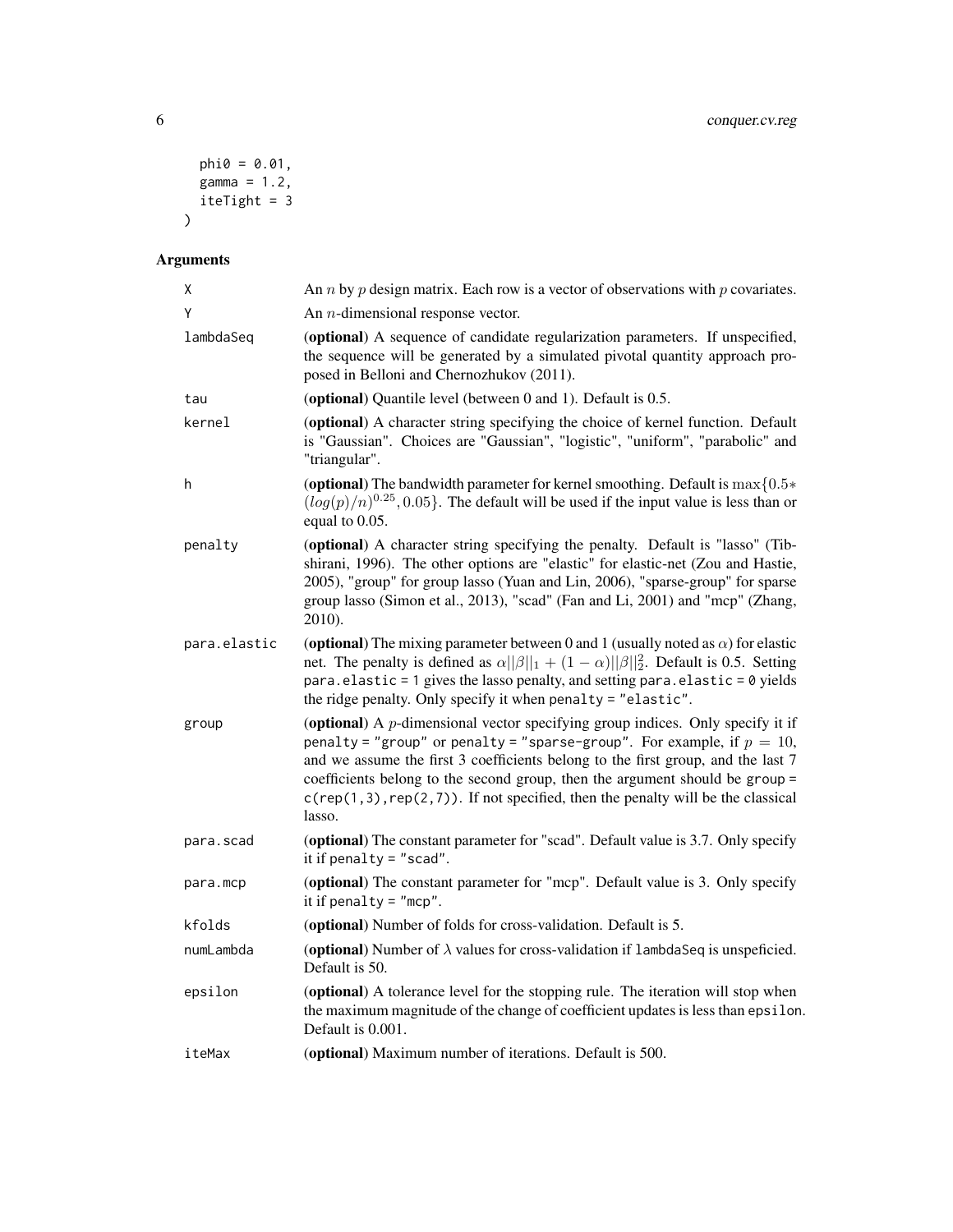| phi0     | ( <b>optional</b> ) The initial quadratic coefficient parameter in the local adaptive majorize-<br>minimize algorithm. Default is 0.01.                                            |
|----------|------------------------------------------------------------------------------------------------------------------------------------------------------------------------------------|
| gamma    | ( <b>optional</b> ) The adaptive search parameter (greater than 1) in the local adaptive<br>majorize-minimize algorithm. Default is 1.2.                                           |
| iteTight | (optional) Maximum number of tightening iterations in the iteratively reweighted<br>$\ell_1$ -penalized algorithm. Only specify it if the penalty is scad or mcp. Default is<br>3. |

#### Value

An object containing the following items will be returned:

coeff A  $(p + 1)$  vector of estimated coefficients, including the intercept.

lambdaSeq The sequence of regularization parameter candidates for cross-validation.

lambda Regularization parameter selected by cross-validation.

bandwidth Bandwidth value.

tau Quantile level.

kernel Kernel function.

penalty Penalty type.

n Sample size.

p Number of covariates.

#### References

Belloni, A. and Chernozhukov, V. (2011).  $\ell_1$  penalized quantile regression in high-dimensional sparse models. Ann. Statist., 39, 82-130.

Fan, J. and Li, R. (2001). Variable selection via nonconcave regularized likelihood and its oracle properties. J. Amer. Statist. Assoc., 96, 1348-1360.

Fan, J., Liu, H., Sun, Q. and Zhang, T. (2018). I-LAMM for sparse learning: Simultaneous control of algorithmic complexity and statistical error. Ann. Statist., 46, 814-841.

Koenker, R. and Bassett, G. (1978). Regression quantiles. Econometrica, 46, 33-50.

Simon, N., Friedman, J., Hastie, T. and Tibshirani, R. (2013). A sparse-group lasso. J. Comp. Graph. Statist., 22, 231-245.

Tibshirani, R. (1996). Regression shrinkage and selection via the lasso. J. R. Statist. Soc. Ser. B, 58, 267–288.

Tan, K. M., Wang, L. and Zhou, W.-X. (2022). High-dimensional quantile regression: convolution smoothing and concave regularization. J. Roy. Statist. Soc. Ser. B, 84, 205-233.

Yuan, M. and Lin, Y. (2006). Model selection and estimation in regression with grouped variables., J. Roy. Statist. Soc. Ser. B, 68, 49-67.

Zhang, C.-H. (2010). Nearly unbiased variable selection under minimax concave penalty. Ann. Statist., 38, 894-942.

Zou, H. and Hastie, T. (2005). Regularization and variable selection via the elastic net. J. R. Statist. Soc. Ser. B, 67, 301-320.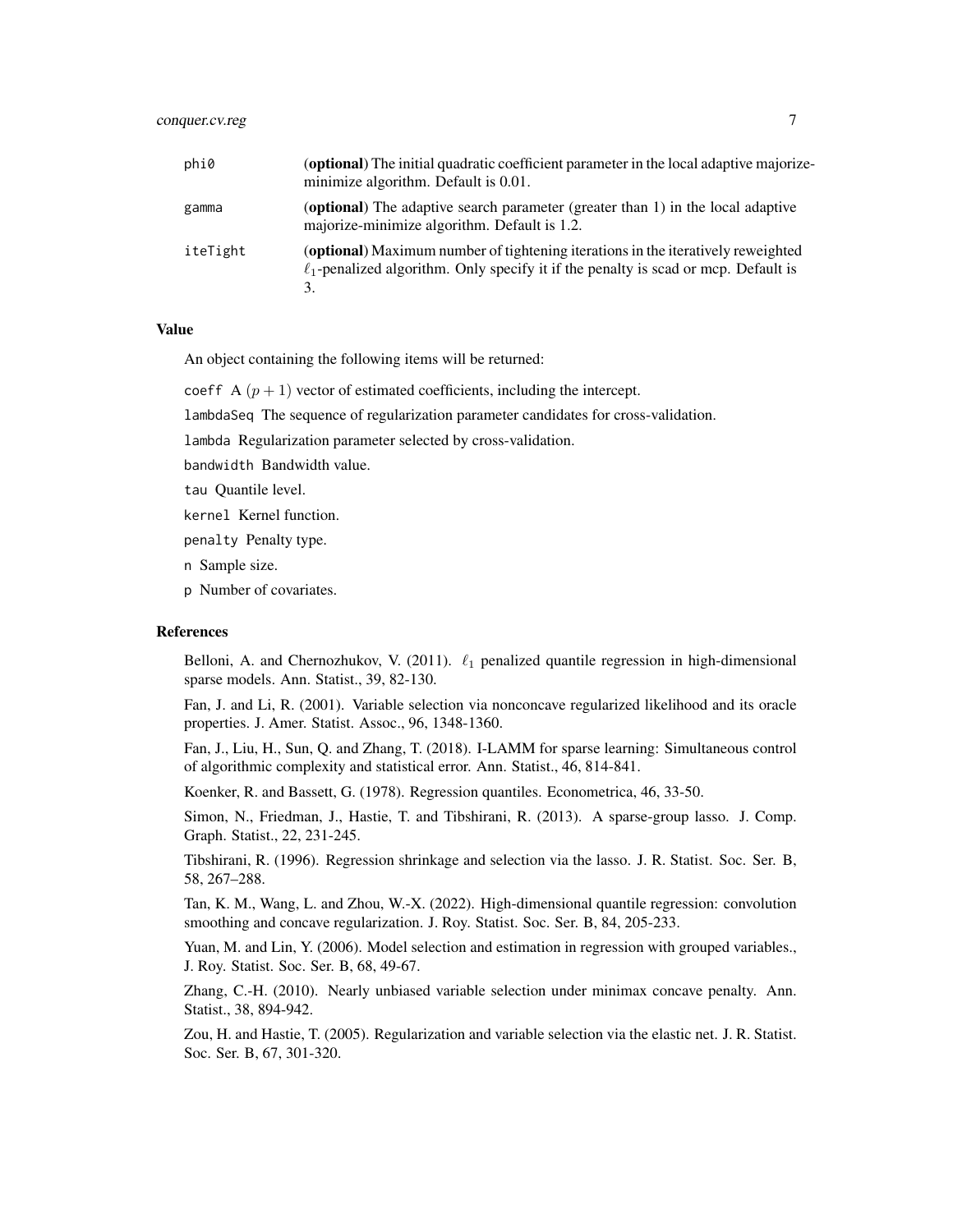#### <span id="page-7-0"></span>See Also

See conquer. reg for regularized quantile regression with a prescribed  $lambda$ .

#### Examples

```
n = 100; p = 200; s = 5beta = c(rep(1.5, s), rep(0, p - s))X = matrix(rnorm(n * p), n, p)Y = X % *% beta + rt(n, 2)
## Cross-validated regularized conquer with lasso penalty at tau = 0.7
fit.lasso = conquer.cv.reg(X, Y, tau = 0.7, penalty = "lasso")
beta.lasso = fit.lasso$coeff
## Cross-validated regularized conquer with elastic-net penalty at tau = 0.7
fit.elastic = conquer.cv.reg(X, Y, tau = 0.7, penalty = "elastic", para.elastic = 0.7)
beta.elastic = fit.elastic$coeff
## Cross-validated regularized conquer with scad penalty at tau = 0.7
fit.scad = conquer.cv.reg(X, Y, tau = 0.7, penalty = "scad")
beta.scad = fit.scad$coeff
## Regularized conquer with group lasso at tau = 0.7
beta = c(rep(1.3, 2), rep(1.5, 3), rep(0, p - s))err = rt(n, 2)Y = X %*% beta + errgroup = c(rep(1, 2), rep(2, 3), rep(3, p - s))fit.group = conquer.cv.reg(X, Y,tau = 0.7, penalty = "group", group = group)
beta.group = fit.group$coeff
```
<span id="page-7-1"></span>conquer.process *Convolution-Type Smoothed Quantile Regression Process*

#### Description

Fit a smoothed quantile regression process over a quantile range. The algorithm is essentially the same as [conquer](#page-2-1).

#### Usage

```
conquer.process(
 X,
 Y,
  tauSeq = seq(0.1, 0.9, by = 0.05),
 kernel = c("Gaussian", "logistic", "uniform", "parabolic", "triangular"),
 h = 0,
 checkSing = FALSE,
 tol = 1e-04,iteMax = 5000
)
```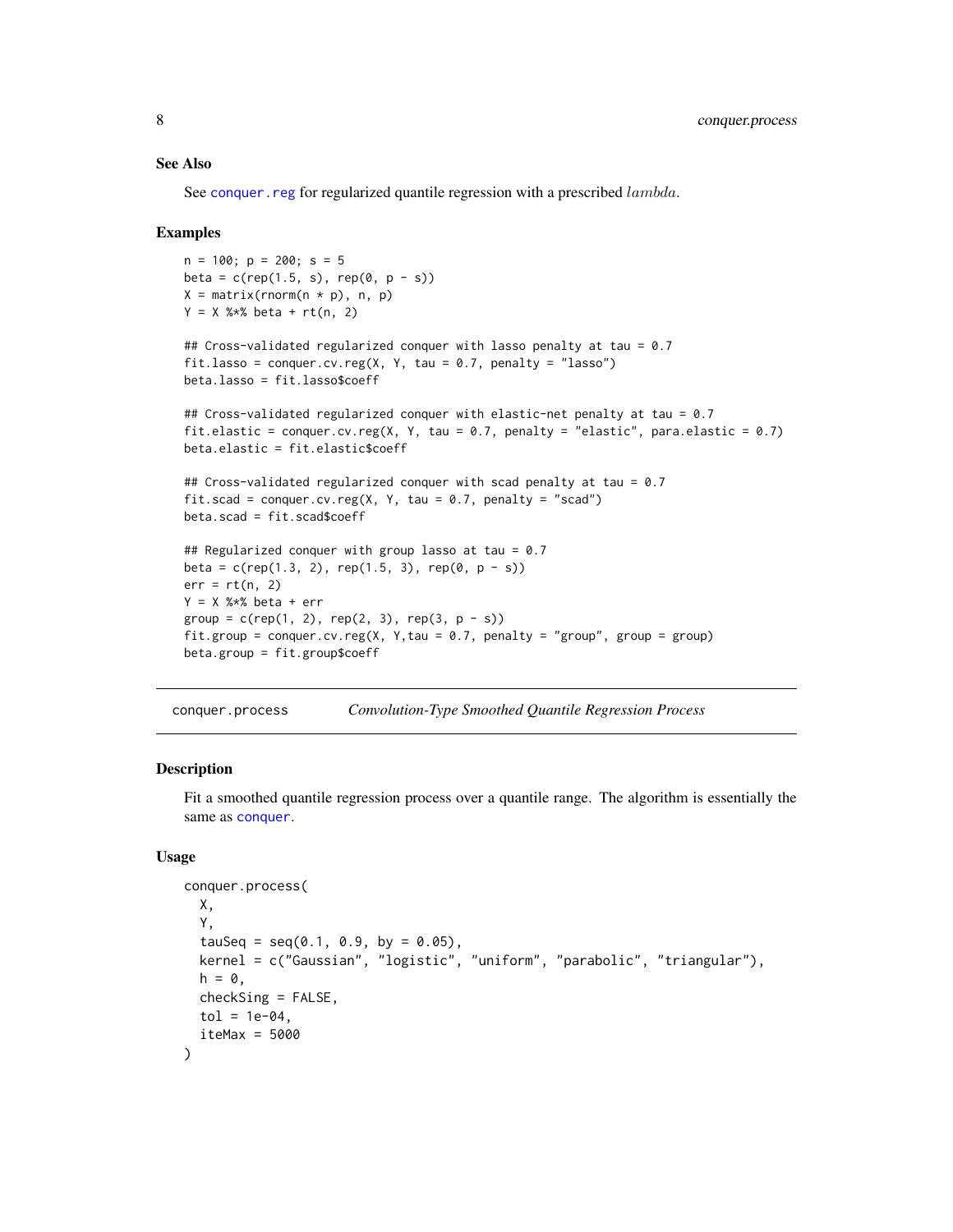#### <span id="page-8-0"></span>conquer.process 9

#### **Arguments**

| X         | An <i>n</i> by <i>p</i> design matrix. Each row is a vector of observations with <i>p</i> covariates.<br>Number of observations $n$ must be greater than number of covariates $p$ .            |
|-----------|------------------------------------------------------------------------------------------------------------------------------------------------------------------------------------------------|
| Y         | An $n$ -dimensional response vector.                                                                                                                                                           |
| tauSeq    | (optional) A sequence of quantile values (between 0 and 1). Default is $\{0.1, 0.15, 0.2, , 0.85, 0.9\}$ .                                                                                     |
| kernel    | (optional) A character string specifying the choice of kernel function. Default<br>is "Gaussian". Choices are "Gaussian", "logistic", "uniform", "parabolic" and<br>"triangular".              |
| h         | (optional) The bandwidth/smoothing parameter. Default is $\max\{((log(n) +$<br>$p/n^{0.4}$ , 0.05. The default will be used if the input value is less than or equal<br>to $0.05$ .            |
| checkSing | (optional) A logical flag. Default is FALSE. If checkSing = TRUE, then it will<br>check if the design matrix is singular before running conquer.                                               |
| tol       | (optional) Tolerance level of the gradient descent algorithm. The iteration will<br>stop when the maximum magnitude of all the elements of the gradient is less<br>than tol. Default is 1e-04. |
| iteMax    | <b>(optional)</b> Maximum number of iterations. Default is 5000.                                                                                                                               |

#### Value

An object containing the following items will be returned:

- coeff A  $(p + 1)$  by m matrix of estimated quantile regression process coefficients, including the intercept. m is the length of tauSeq.
- bandwidth Bandwidth value.

tauSeq The sequence of quantile levels.

kernel The choice of kernel function.

n Sample size.

p Number the covariates.

#### References

Barzilai, J. and Borwein, J. M. (1988). Two-point step size gradient methods. IMA J. Numer. Anal., 8, 141–148.

Fernandes, M., Guerre, E. and Horta, E. (2021). Smoothing quantile regressions. J. Bus. Econ. Statist., 39, 338-357.

He, X., Pan, X., Tan, K. M., and Zhou, W.-X. (2022+). Smoothed quantile regression for large-scale inference. J. Econometrics, in press.

Koenker, R. and Bassett, G. (1978). Regression quantiles. Econometrica, 46, 33-50.

#### See Also

See [conquer](#page-2-1) for single-index smoothed quantile regression.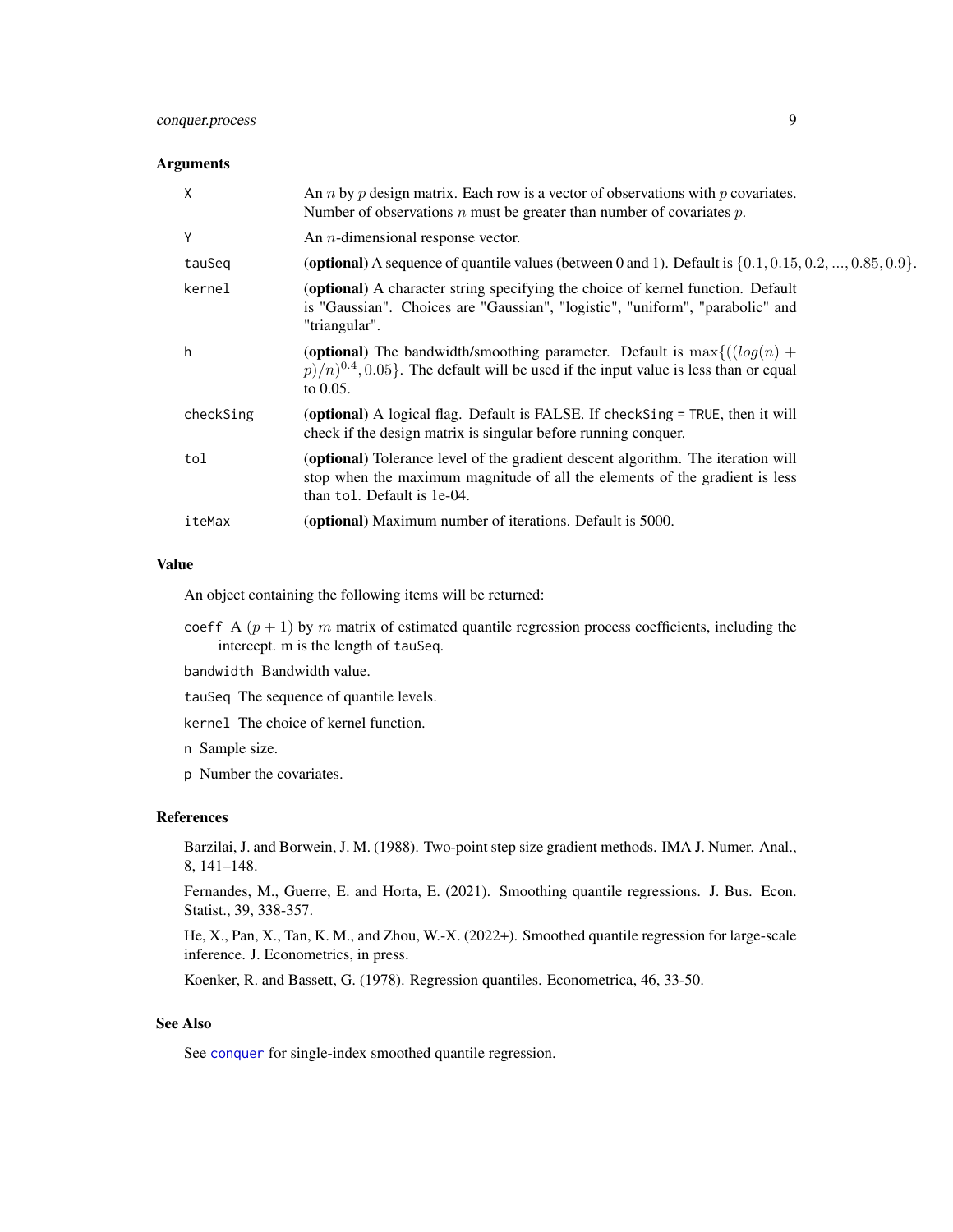#### Examples

```
n = 500; p = 10beta = rep(1, p)X = matrix(rnorm(n * p), n, p)Y = X % * beta + rt(n, 2)## Smoothed quantile regression process with Gaussian kernel
fit.Gauss = conquer.process(X, Y, tauSeq = seq(0.2, 0.8, by = 0.05), kernel = "Gaussian")
beta.hat.Gauss = fit.Gauss$coeff
## Smoothe quantile regression with uniform kernel
fit.unif = conquer.process(X, Y, tauSeq = seq(0.2, 0.8, by = 0.05), kernel = "uniform")
beta.hat.unif = fit.unif$coeff
```
<span id="page-9-1"></span>conquer.reg *Penalized Convolution-Type Smoothed Quantile Regression*

#### **Description**

Fit sparse quantile regression models in high dimensions via regularized conquer methods with "lasso", "elastic-net", "group lasso", "sparse group lasso", "scad" and "mcp" penalties. For "scad" and "mcp", the iteratively reweighted  $\ell_1$ -penalized algorithm is complemented with a local adpative majorize-minimize algorithm.

#### Usage

```
conquer.reg(
 X,
 Y,
  lambda = 0.2,
  tau = 0.5,
  kernel = c("Gaussian", "logistic", "uniform", "parabolic", "triangular"),
 h = 0,
 penalty = c("lasso", "elastic", "group", "sparse-group", "scad", "mcp"),
  para.elastic = 0.5,
  group = NULL,
 para.scad = 3.7,
 para.mcp = 3,
  epsilon = 0.001,
  iteMax = 500,
 phi = 0.01.
 gamma = 1.2,
  iteright = 3)
```
<span id="page-9-0"></span>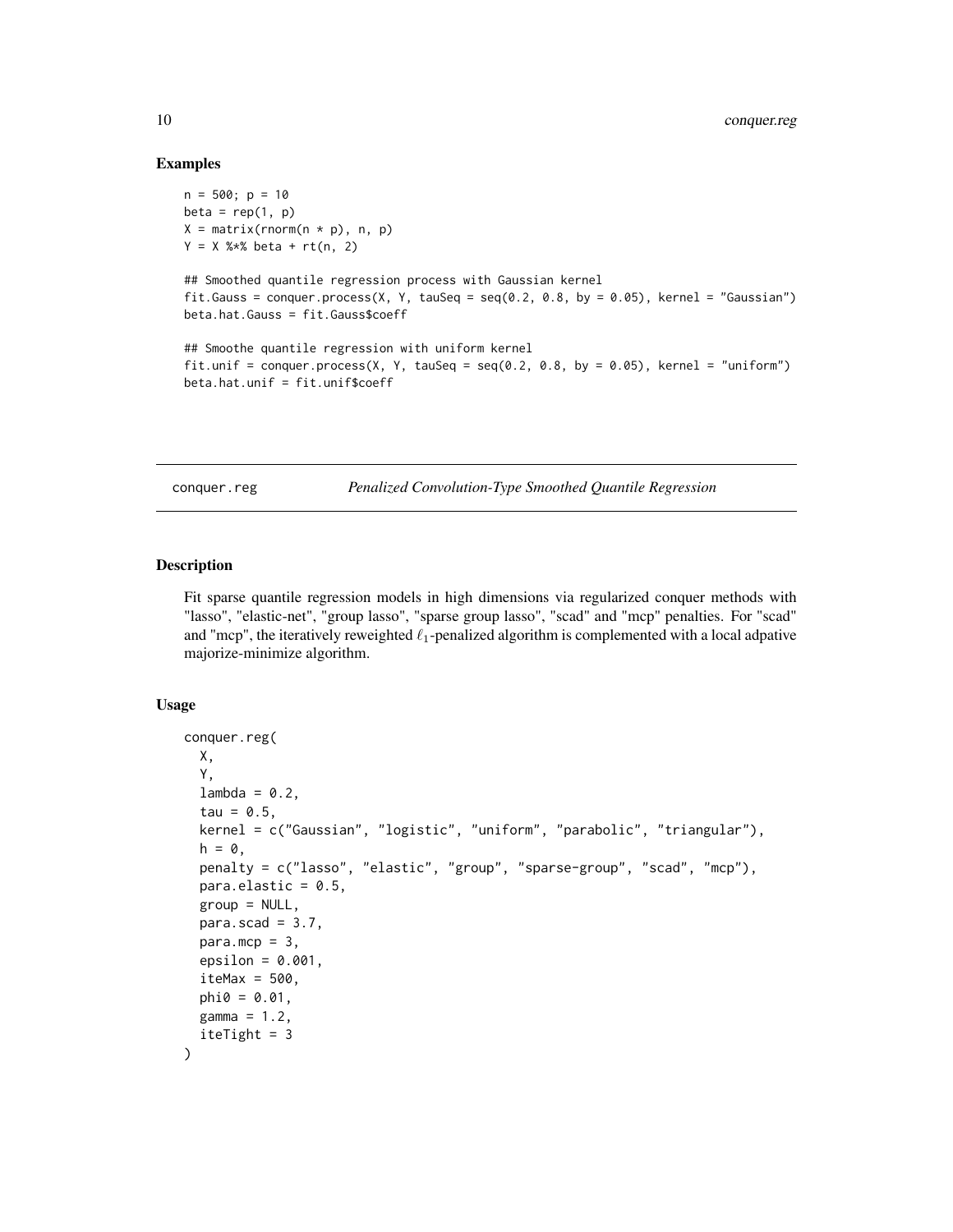### conquer.reg 11

#### Arguments

| Χ            | An <i>n</i> by <i>p</i> design matrix. Each row is a vector of observations with <i>p</i> covariates.                                                                                                                                                                                                                                                                                                                              |
|--------------|------------------------------------------------------------------------------------------------------------------------------------------------------------------------------------------------------------------------------------------------------------------------------------------------------------------------------------------------------------------------------------------------------------------------------------|
| Y            | An $n$ -dimensional response vector.                                                                                                                                                                                                                                                                                                                                                                                               |
| lambda       | (optional) Regularization parameter. Can be a scalar or a sequence. If the input<br>is a sequence, the function will sort it in ascending order, and run the regression<br>accordingly. Default is 0.2.                                                                                                                                                                                                                            |
| tau          | (optional) Quantile level (between 0 and 1). Default is 0.5.                                                                                                                                                                                                                                                                                                                                                                       |
| kernel       | (optional) A character string specifying the choice of kernel function. Default<br>is "Gaussian". Choices are "Gaussian", "logistic", "uniform", "parabolic" and<br>"triangular".                                                                                                                                                                                                                                                  |
| h            | (optional) Bandwidth/smoothing parameter. Default is $\max\{0.5*(log(p)/n)^{0.25}, 0.05\}$ .<br>The default will be used if the input value is less than or equal to 0.05.                                                                                                                                                                                                                                                         |
| penalty      | (optional) A character string specifying the penalty. Default is "lasso" (Tib-<br>shirani, 1996). The other options are "elastic" for elastic-net (Zou and Hastie,<br>2005), "group" for group lasso (Yuan and Lin, 2006), "sparse-group" for sparse<br>group lasso (Simon et al., 2013), "scad" (Fan and Li, 2001) and "mcp" (Zhang,<br>2010).                                                                                    |
| para.elastic | (optional) The mixing parameter between 0 and 1 (usually noted as $\alpha$ ) for<br>elastic-net. The penalty is defined as $\alpha  \beta  _1 + (1 - \alpha)  \beta  _2^2$ . Default is 0.5.<br>Setting para.elastic = 1 gives the lasso penalty, and setting para.elastic =<br>0 yields the ridge penalty. Only specify it when penalty = "elastic".                                                                              |
| group        | (optional) A $p$ -dimensional vector specifying group indices. Only specify it if<br>penalty = "group" or penalty = "sparse-group". For example, if $p = 10$ ,<br>and we assume the first 3 coefficients belong to the first group, and the last 7<br>coefficients belong to the second group, then the argument should be group =<br>$c$ (rep(1,3), rep(2,7)). If not specified, then the penalty will be the classical<br>lasso. |
| para.scad    | (optional) The constant parameter for "scad". Default value is 3.7. Only specify<br>it if penalty = $"scal"$ .                                                                                                                                                                                                                                                                                                                     |
| para.mcp     | (optional) The constant parameter for "mcp". Default value is 3. Only specify<br>it if penalty = $"mcp"$ .                                                                                                                                                                                                                                                                                                                         |
| epsilon      | (optional) A tolerance level for the stopping rule. The iteration will stop when<br>the maximum magnitude of the change of coefficient updates is less than epsilon.<br>Default is 0.001.                                                                                                                                                                                                                                          |
| iteMax       | (optional) Maximum number of iterations. Default is 500.                                                                                                                                                                                                                                                                                                                                                                           |
| phi0         | (optional) The initial quadratic coefficient parameter in the local adaptive majorize-<br>minimize algorithm. Default is 0.01.                                                                                                                                                                                                                                                                                                     |
| gamma        | (optional) The adaptive search parameter (greater than 1) in the local adaptive<br>majorize-minimize algorithm. Default is 1.2.                                                                                                                                                                                                                                                                                                    |
| iteTight     | (optional) Maximum number of tightening iterations in the iteratively reweighted<br>$\ell_1$ -penalized algorithm. Only specify it if the penalty is scad or mcp. Default is<br>3.                                                                                                                                                                                                                                                 |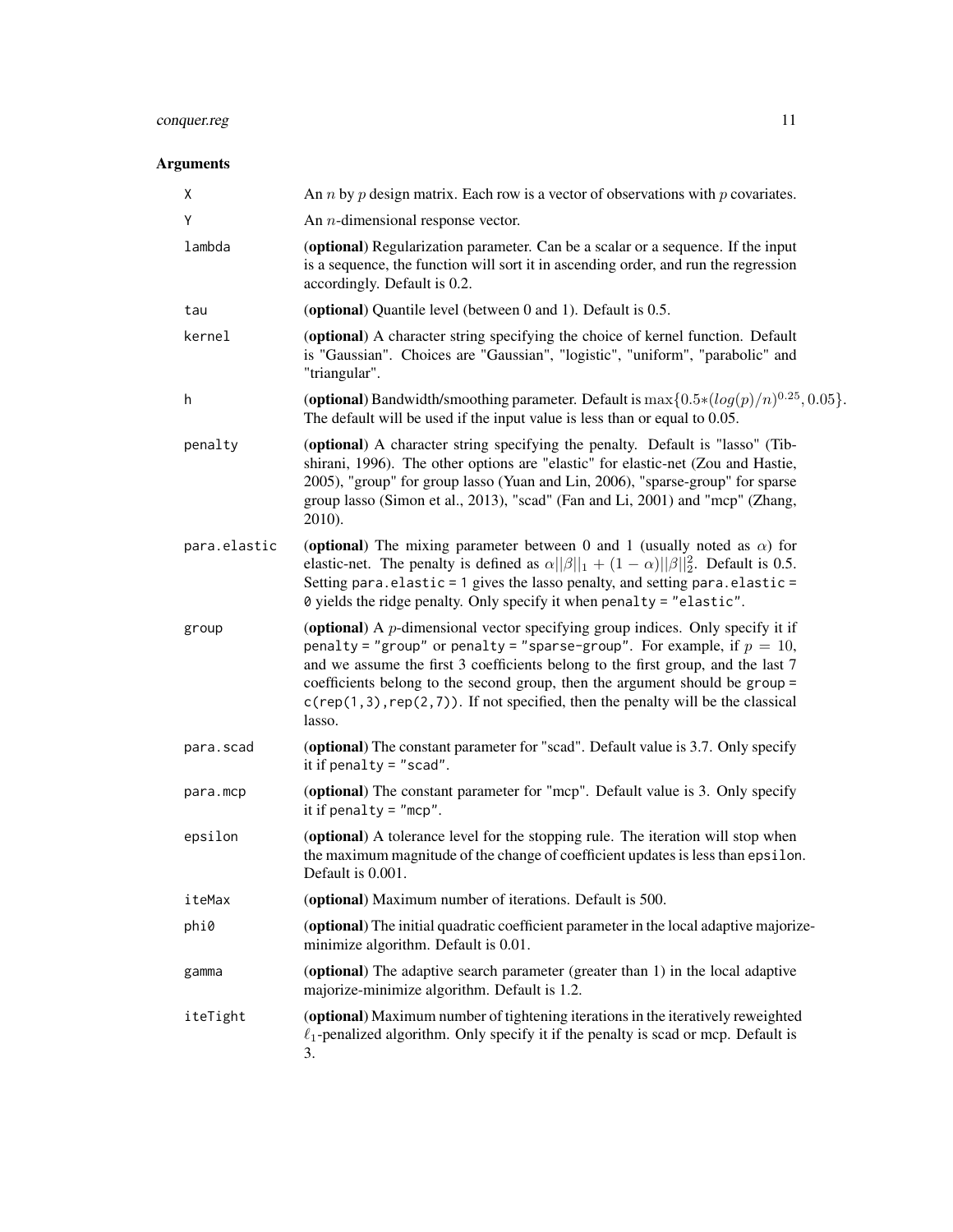#### <span id="page-11-0"></span>Value

An object containing the following items will be returned:

- coeff If the input lambda is a scalar, then coeff returns a  $(p+1)$  vector of estimated coefficients, including the intercept. If the input lambda is a sequence, then coeff returns a  $(p + 1)$  by nlambda matrix, where nlambda refers to the length of lambda sequence.
- bandwidth Bandwidth value.
- tau Quantile level.
- kernel Kernel function.
- penalty Penalty type.
- lambda Regularization parameter(s).
- n Sample size.
- p Number of the covariates.

#### References

Belloni, A. and Chernozhukov, V. (2011).  $\ell_1$  penalized quantile regression in high-dimensional sparse models. Ann. Statist., 39, 82-130.

Fan, J. and Li, R. (2001). Variable selection via nonconcave regularized likelihood and its oracle properties. J. Amer. Statist. Assoc., 96, 1348-1360.

Fan, J., Liu, H., Sun, Q. and Zhang, T. (2018). I-LAMM for sparse learning: Simultaneous control of algorithmic complexity and statistical error. Ann. Statist., 46, 814-841.

Koenker, R. and Bassett, G. (1978). Regression quantiles. Econometrica, 46, 33-50.

Simon, N., Friedman, J., Hastie, T. and Tibshirani, R. (2013). A sparse-group lasso. J. Comp. Graph. Statist., 22, 231-245.

Tibshirani, R. (1996). Regression shrinkage and selection via the lasso. J. R. Statist. Soc. Ser. B, 58, 267–288.

Tan, K. M., Wang, L. and Zhou, W.-X. (2022). High-dimensional quantile regression: convolution smoothing and concave regularization. J. Roy. Statist. Soc. Ser. B, 84, 205-233.

Yuan, M. and Lin, Y. (2006). Model selection and estimation in regression with grouped variables., J. Roy. Statist. Soc. Ser. B, 68, 49-67.

Zhang, C.-H. (2010). Nearly unbiased variable selection under minimax concave penalty. Ann. Statist., 38, 894-942.

Zou, H. and Hastie, T. (2005). Regularization and variable selection via the elastic net. J. R. Statist. Soc. Ser. B, 67, 301-320.

#### See Also

See [conquer.cv.reg](#page-4-1) for regularized quantile regression with cross-validation.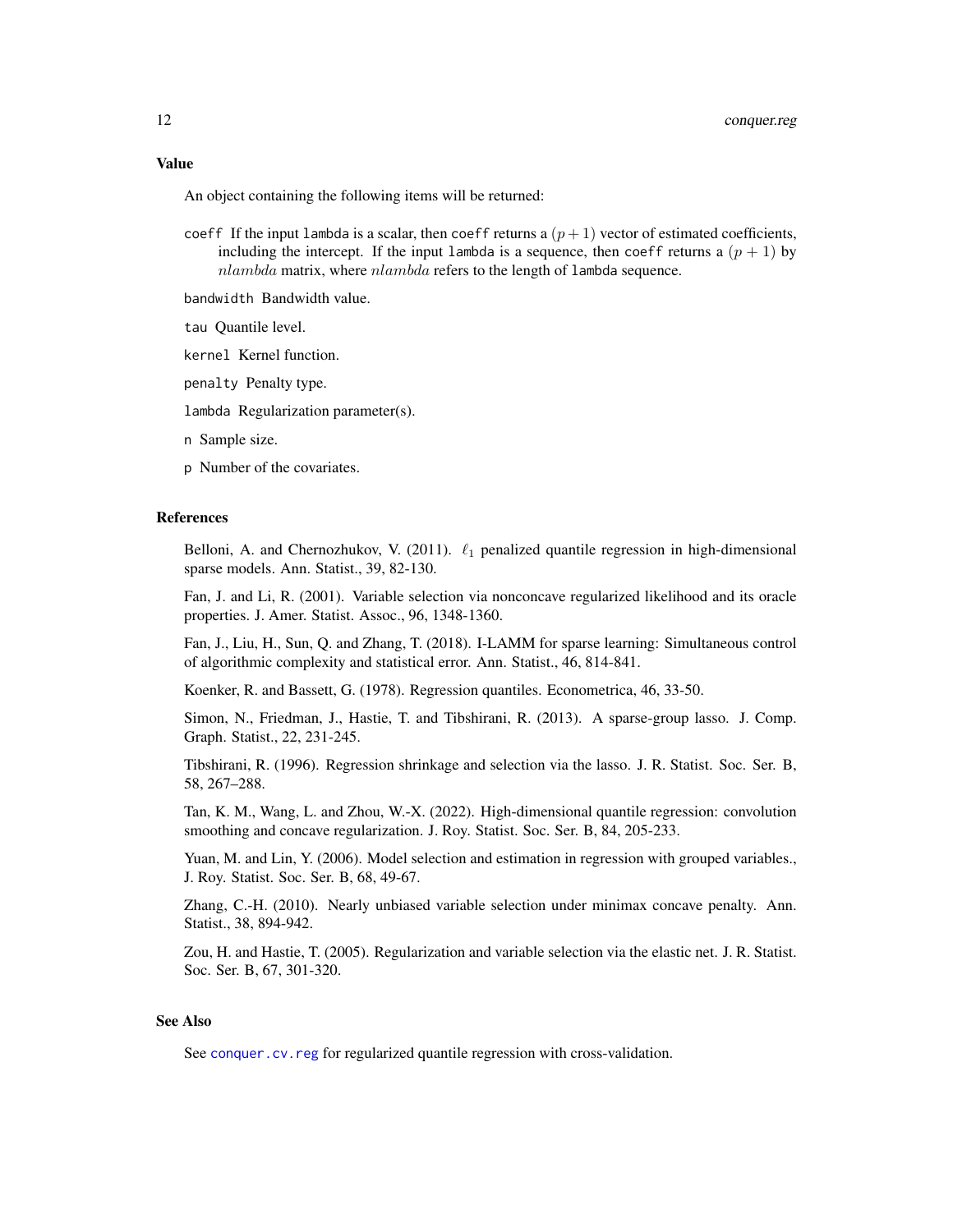#### conquer.reg 13

#### Examples

```
n = 200; p = 500; s = 10beta = c(rep(1.5, s), rep(0, p - s))X = matrix(rnorm(n * p), n, p)Y = X %*% beta + rt(n, 2)
## Regularized conquer with lasso penalty at tau = 0.7
fit.lasso = conquer.reg(X, Y, lambda = 0.05, tau = 0.7, penalty = "lasso")
beta.lasso = fit.lasso$coeff
## Regularized conquer with elastic-net penalty at tau = 0.7
fit.elastic = conquer.reg(X, Y, lambda = 0.1, tau = 0.7, penalty = "elastic", para.elastic = 0.7)
beta.elastic = fit.elastic$coeff
## Regularized conquer with scad penalty at tau = 0.7fit.scad = conquer.reg(X, Y, lambda = 0.13, tau = 0.7, penalty = "scad")
beta.scad = fit.scad$coeff
## Regularized conquer with group lasso at tau = 0.7
beta = c(rep(1.3, 5), rep(1.5, 5), rep(0, p - s))err = rt(n, 2)Y = X %*% beta + err
group = c(rep(1, 5), rep(2, 5), rep(3, p - s))fit.group = conquer.reg(X, Y, lambda = 0.05, tau = 0.7, penalty = "group", group = group)
beta.group = fit.group$coeff
```